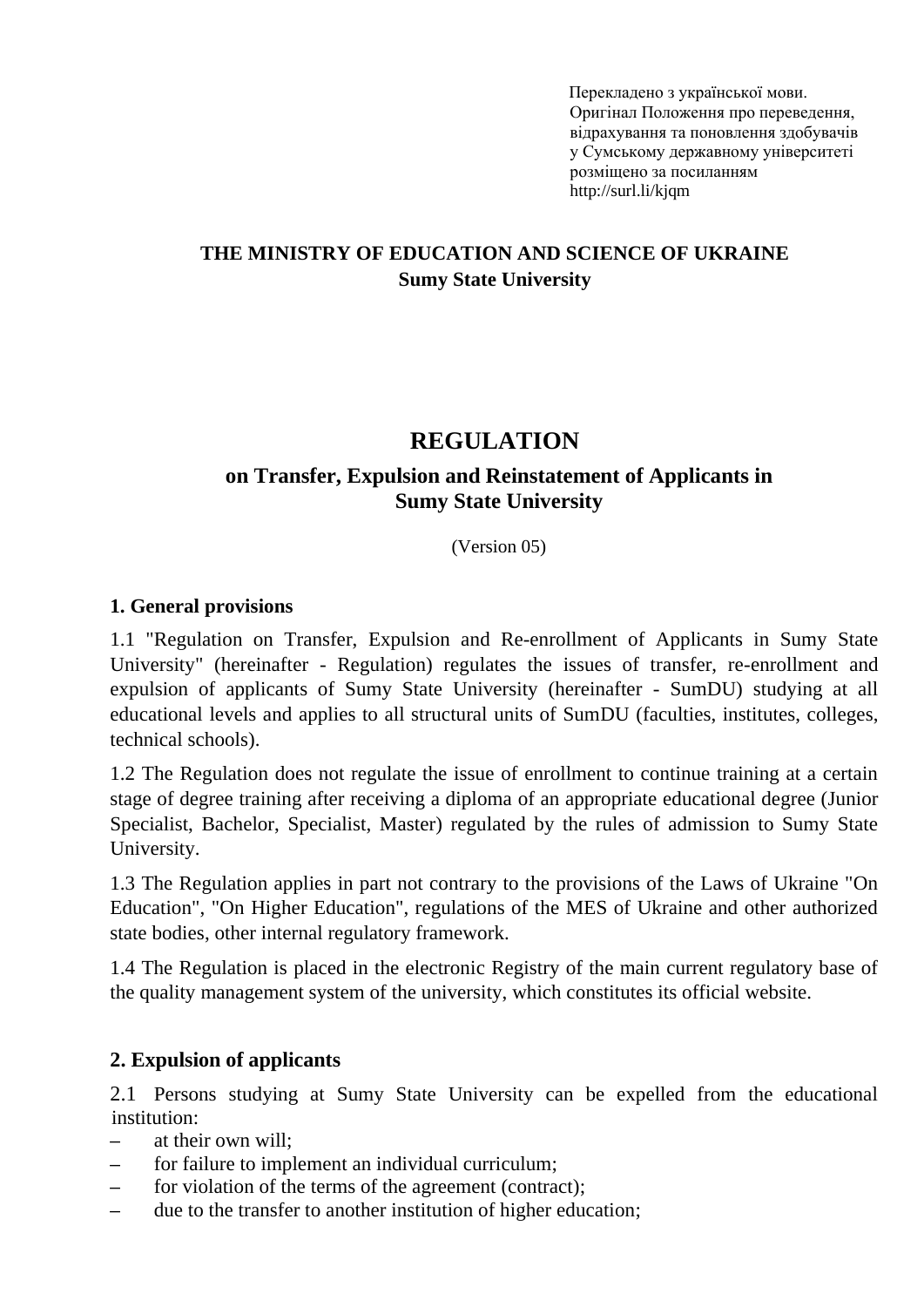**–** in other cases, provided by law.

2.2 When expelling students who study on a contract basis, the Department of Contracts of SumDU must inform the customer within a week after the publication of the order of expulsion.

2.3 Persons expelled from SumDU before completion of the educational and professional programs receive an academic transcript established by the Ministry of Education and Science of Ukraine and the original document on education, which was the basis for admission, as well as other documents (certificates, diplomas, etc.) that were submitted to the admissions committee at the request of the applicant (copies remain in their personal file).

- 2.4 When an applicant is expelled, his or her personal file shall include:
- **–** a copy of the order of expulsion;
- **–** a copy of the academic transcript signed by the management of SumDU and sealed with a stamp;
- **–** student record book certified by the Dean of the Faculty (Director of the Institute, Head of the Department);
- **–** student card;
- **–** training card of the applicant with an indication of the applicant's fulfillment of the curriculum, stamped and signed by the Dean of the Faculty (Director of the Institute).

# **3. Transfer and re-enrollment of applicants**

3.1 Persons enrolled in higher education institutions (hereinafter referred to as "HEI") may be transferred:

- **–** from one HEI to another HEI
- **–** from one specialty (educational program) to another;
- from one form of education to another, etc.

The transfer of applicants studying at the educational levels of "Specialist" and "Master" is not carried out.

3.2 Re-enrollment of applicants is carried out regardless of the duration of the break in training, the reasons for expulsion, seniority, and the form of education. Given the significant changes in the system of higher education, the list of specialties and programs in which training is carried out at the HEI, when restored in a certain specialty and course, is based on the applicant's ability to successfully complete the training curriculum for a certain educational level and specialty.

3.3 Transfer of applicants and resumption of training of persons expelled from the HEI may be conducted on a full-time form, as a rule, mainly during the vacations, by correspondence (distance) form - during the year, as a rule, before the start of the statutory session.

Exceptions may be externs and applicants studying on individual plans or study schedules.

3.4 Transfer and re-enrollment of applicants is carried out by the Rector (Director), from the decision of the Admissions Committee.

The transfer of applicants from one HEI to another is carried out with the consent of Rectors (Directors) of both HEIs.

3.5 Transfer from one HEI to another, from one area of study to another, from one form of education to another and re-enrollment in the list of applicants is carried out within the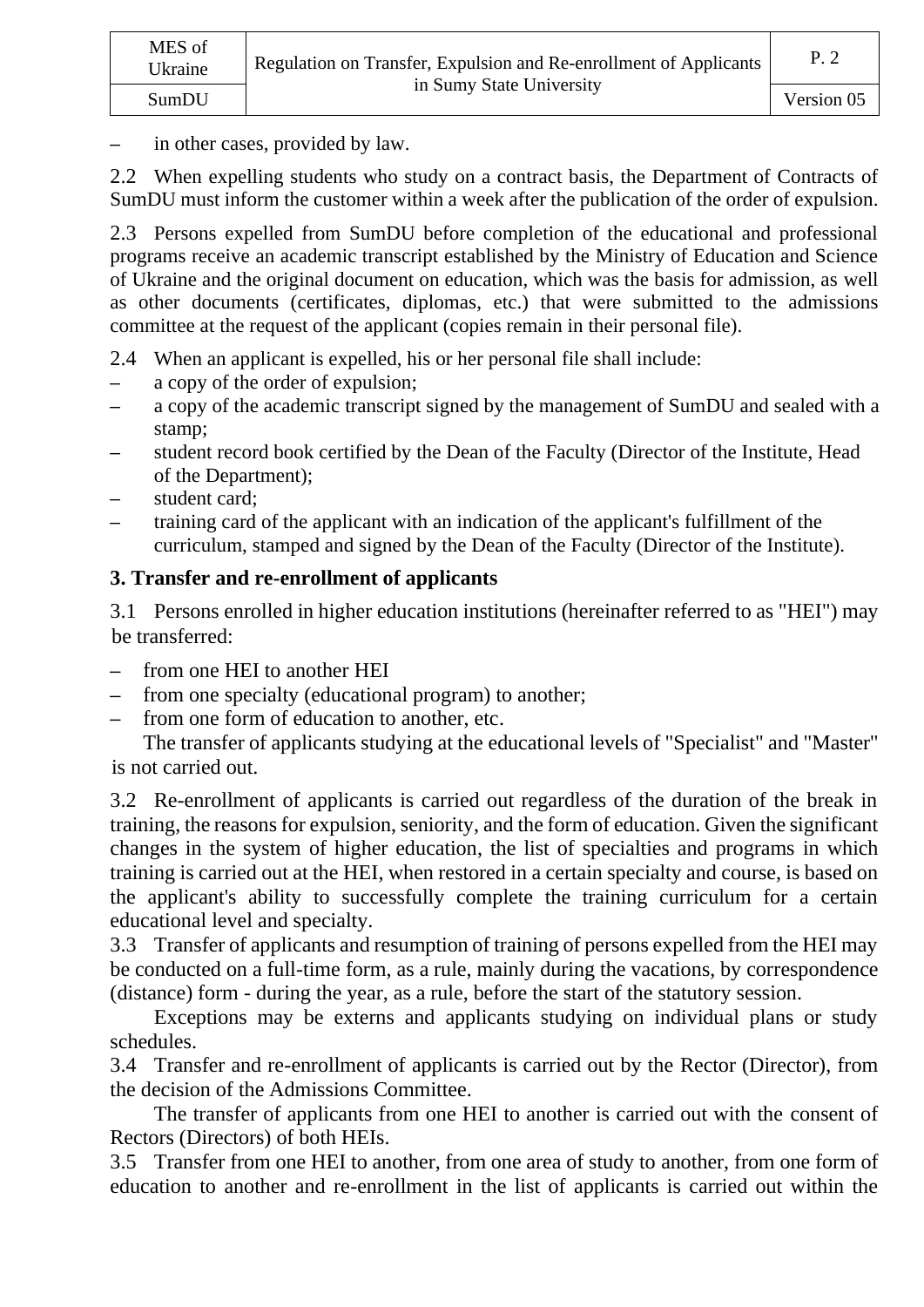licensed scope for a certain specialty (educational program), taking into account the approved admission plan for training under the state order.

3.6 Transfer (renewal) of persons to places financed from the state budget is carried out exclusively on a competitive basis if there are such vacancies.

Information about the availability of state-funded vacancies is on the information boards of the dean's offices no later than one week after the end of the winter or summer examination session.

The transfer of applicants and reinstatement to the vacant places of state order is carried out on the basis of a personal application, which applicants submit to the corresponding Dean's Office within a month after the end of the winter or summer examination session.

For preliminary and comprehensive consideration of the issues of transfer of applicants and reinstatement of applicants to places of state order, a commission chaired by the Dean (Director) is created at the Faculty (Institute), which includes Deputy Deans (Director), representatives of trade union bodies and student government bodies, and other employees of the faculty (institute). Decisions of this faculty (institute) commission shall be drawn up in the appropriate minutes.

Decision-making on the transfer and re-enrollment of applicants for vacancies in the state order is possible only within the specialty for which applicants receive an educational degree "Bachelor". If applications for transfer and resumption of training were received from persons applying for vacant places of state order on educational level "Specialist" ("Master"), then transfer and resumption are possible only in the relevant specialty (professional direction) of the relevant level in which the applicant receives higher education.

Upon the presentation of the Dean of the relevant faculty (institute) decisions on the transfer and re-enrollment of applicants for vacant places of state order are taken by the Admissions Committee of Sumy State University on a competitive basis if the applicant has the following characteristics:

1) orphans and children left without parental care;

2) disabled people of groups I-II:

3) persons who originally enrolled in HEIs and studied at the expense of the state budget;

4) persons, who except in cases specified in subparagraphs (1) and (2) of this paragraph in accordance with the current legislation of Ukraine, have the right to enroll in higher educational institutions without competition;

5) persons with a higher average educational score based on the results of all examination sessions;

6) persons who have a higher average score of study at SumDU according to the results of all examination sessions.

The decision on transfer and re-enrollment of applicants for in-service training to vacant places of the state order for the persons specified in subparagraphs (5) and (6) of the above list can be made if they work for at least one year in the profile of the chosen specialty of the appropriate direction of training.

In individual cases (death of one of the parents, sharp deterioration of the financial situation of the family in which the applicant resides, confirmed by appropriate certificates, etc.), the University Admissions Committee on the presentation of the Faculty Commission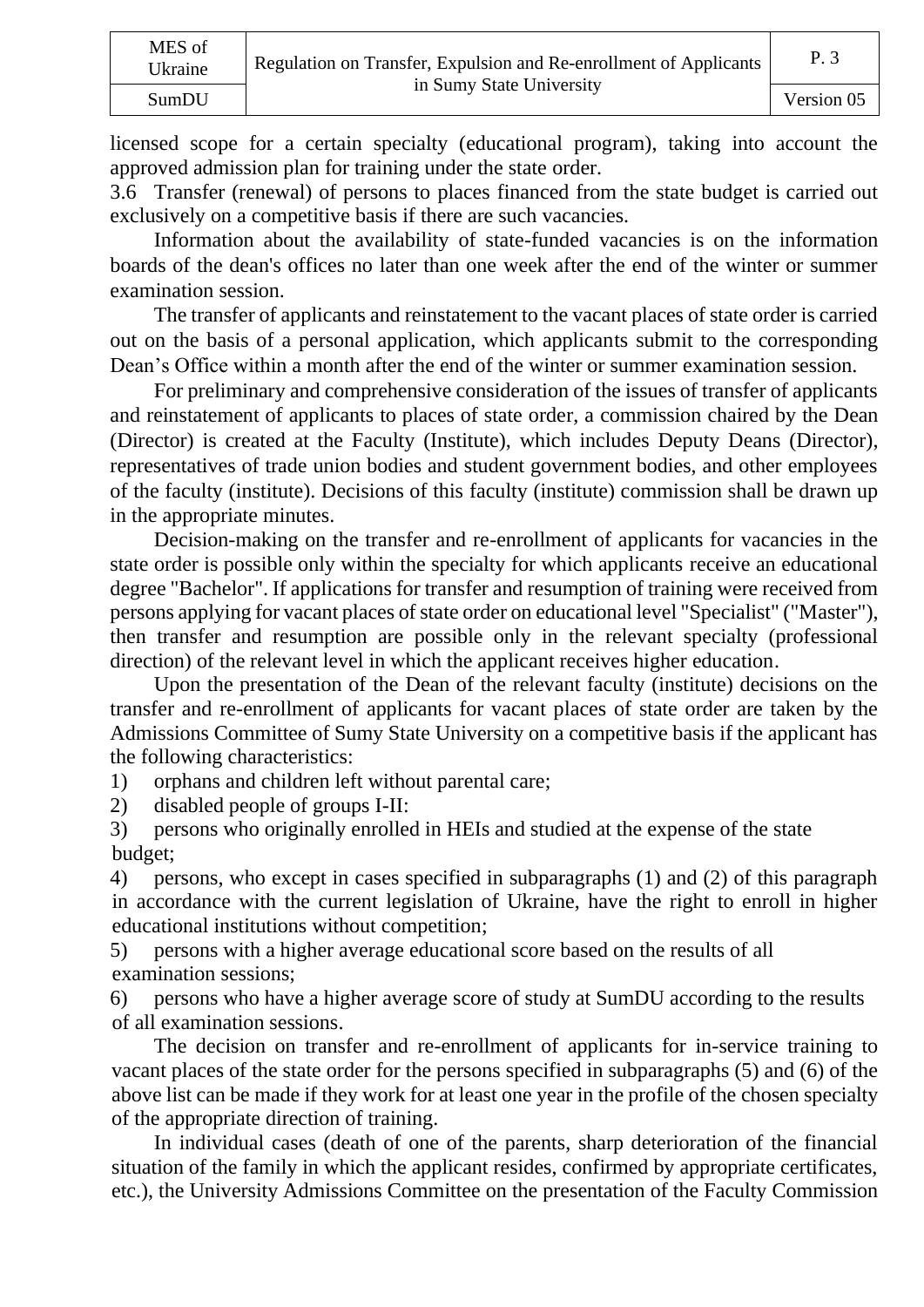may decide on priority admission of other categories of applicants to the vacant places of the state order.

Persons admitted to higher education institutions and trained at the expense of the state budget shall enjoy the priority right for transfer and re-enrollment to places of the state order.

In the absence of such vacant places and the availability of vacant places in licensed amount of training in the specialty, these persons by their consent may be enrolled in training with full payment of its cost at the expense of the local budget, line ministries, departments, enterprises, organizations, institutions and individuals.

3.7 Transfer and re-enrollment of applicants for the first year to the places of the state order are not carried out.

Re-enrollment of full-time applicants expelled from Sumy State University is carried out only in the course from which these applicants were expelled.

3.8 Persons, who study at a state higher education institution on a contractual basis with full payment of the cost at the expense of the local budget, line ministries, departments, enterprises, organizations, institutions and individuals may be transferred to other state higher education institutions on the same terms with the consent of the customers, funding the training.

3.9 Persons who study at an accredited non-governmental higher education institution may be transferred to SumDU on a contractual basis with full payment of tuition fees.

3.10 Persons who study (or have studied) at a non-accredited non-state educational institution, or in a specialty for which the institution of higher education does not have a state license, do not enjoy the right to transfer (or renew) to places of state order.

Transfer and re-enrollment may be carried out for vacant places on a contractual basis with full payment of tuition as a result of the interview to establish the level of the applicant's basic training.

3.11 Training at state order places with exceeding the total normative term of training a Specialist in this specialty because of academic disagreements arising during the transfer (or reinstatement) is carried out on conditions of full compensation of tuition for the period for which the normative term is exceeded.

3.12 If there are bilateral or tripartite agreements (contracts) for training, the transfer of applicants to another specialty (educational program) or form of education, or to another HEI is carried out subject to the introduction of appropriate changes to the contracts in compliance with the requirements of the current legislation.

3.13 Persons expelled from an institution of higher education may be re-enrolled in an associate degree program if the subjects studied at the HEI of the third and fourth accreditation levels correspond to those studied in the associate degree program for a particular specialty.

3.14 Due to the fact that the registration procedure of transfer (re-enrollment) associated with the implementation of an additional amount of organizational and technical measures (verification and coordination of curricula, the definition of academic disagreements, documentation, etc.), it is carried out as an additional paid service.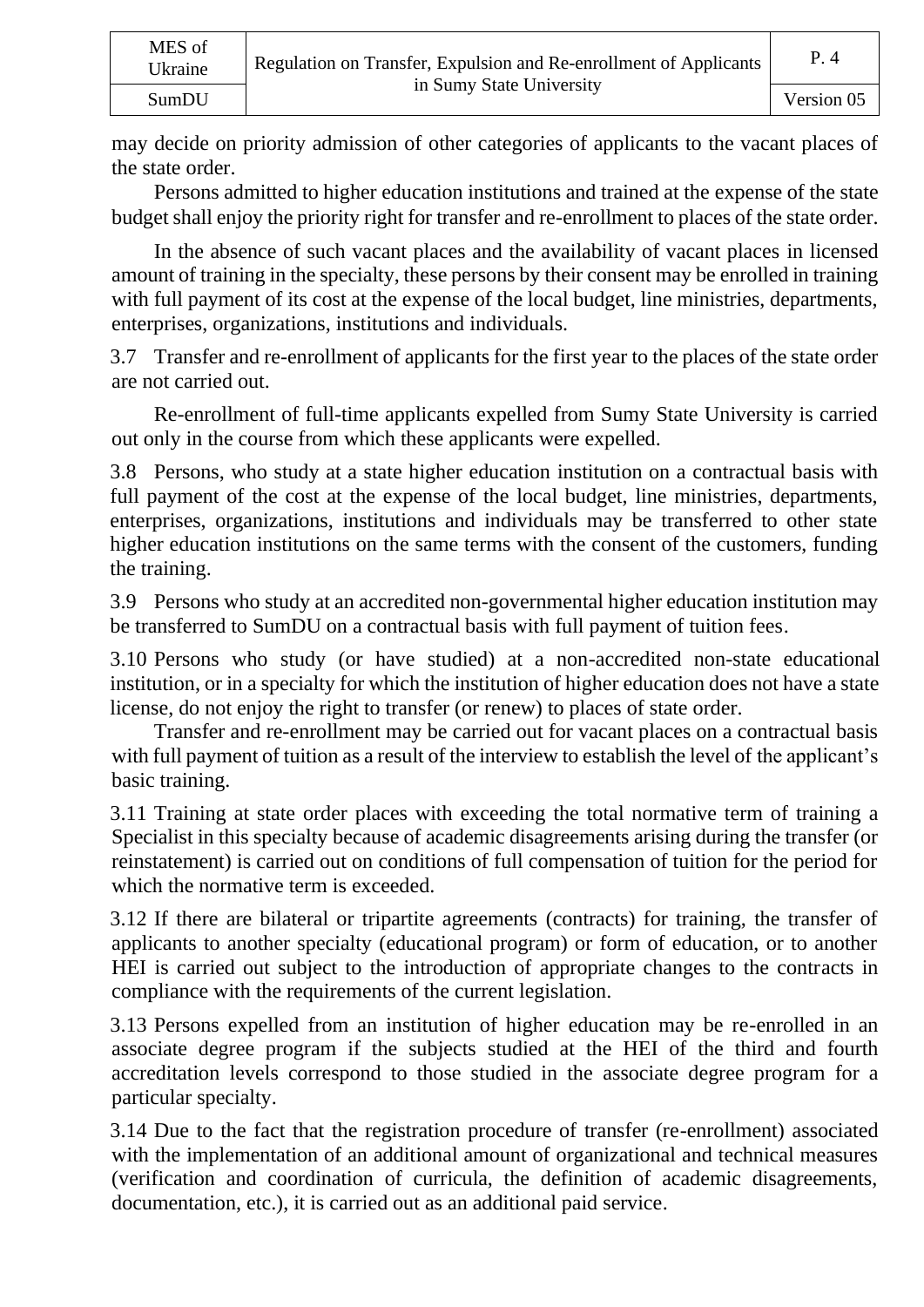## 3.15 **The procedure for transferring applicants and the execution of personnel files**

3.15.1 An applicant wishing to transfer to another educational institution submits an application for transfer to the name of the Rector of this HEI, having previously received written consent to this application from the Rector (Director) of the educational institution where he studies (the signature of the Rector or Director on the application is sealed).

3.15.2 When transferring to Sumy State University, the applicant's application is considered at the meeting of the Admissions Committee at the presentation of the Dean (Head of Department) of the respective faculty. The decision of the Admissions Committee is formalized. In case of a positive decision on the application and the possibility of eliminating academic disagreements, the implementation within five days of settlements on the financial terms of the contract (if necessary) and payment of expenses for the registration of the transfer procedure, the Rector of the University issues an order on the presentation of the Dean of Faculty (Director of the Institute), according to which the applicant is allowed to take classes. At the same time, a request is sent to the university where he previously studied to receive his personal file by mail. The Dean's Office of the faculty (institute) is responsible for organizing the applicant's transfer.

3.15.3 Upon receipt by Sumy State University of the application for transfer of the applicant to another HEI, the Rector on the presentation of the Dean of the Faculty (Director of the Institute) issues an order on his expulsion and instructs the Dean of the Faculty (Director of the Institute) to issue and personnel department within a week to send a personal file to the other HEI.

In this case, the following documents remain at Sumy State University:

- **–** a request to send a personal file of the applicant;
- **–** a copy of an academic transcript and training card of the applicant;
- **–** academic record book;
- **–** a list of forwarded documents.

3.15.4 The order of storage of these documents is the same as the personal files of applicants. When an applicant is transferred to Sumy State University, the Rector, after receiving the personal file of the applicant, issues an order about his/her enrollment and instructs the Dean of the Faculty (Director of the Institute) to execute the personal file of the applicant. In the training card of the applicant after the record about the expulsion from the previous place of education the following record is made: "Transferred to Sumy State University (order No. of the year). Below is the data on the elimination of academic failure, then - a semester of training and a list of academic disciplines with the scope of study and forms of reporting.

3.15.5 The elimination of the academic difference is carried out within the period specified by the Dean's Office, but no later than the end of the first semester after the transfer - for the full-time form of education and the first year - for correspondence courses.

Persons who have not eliminated the academic difference in due time shall be expelled from the University for failure to fulfill the individual curriculum.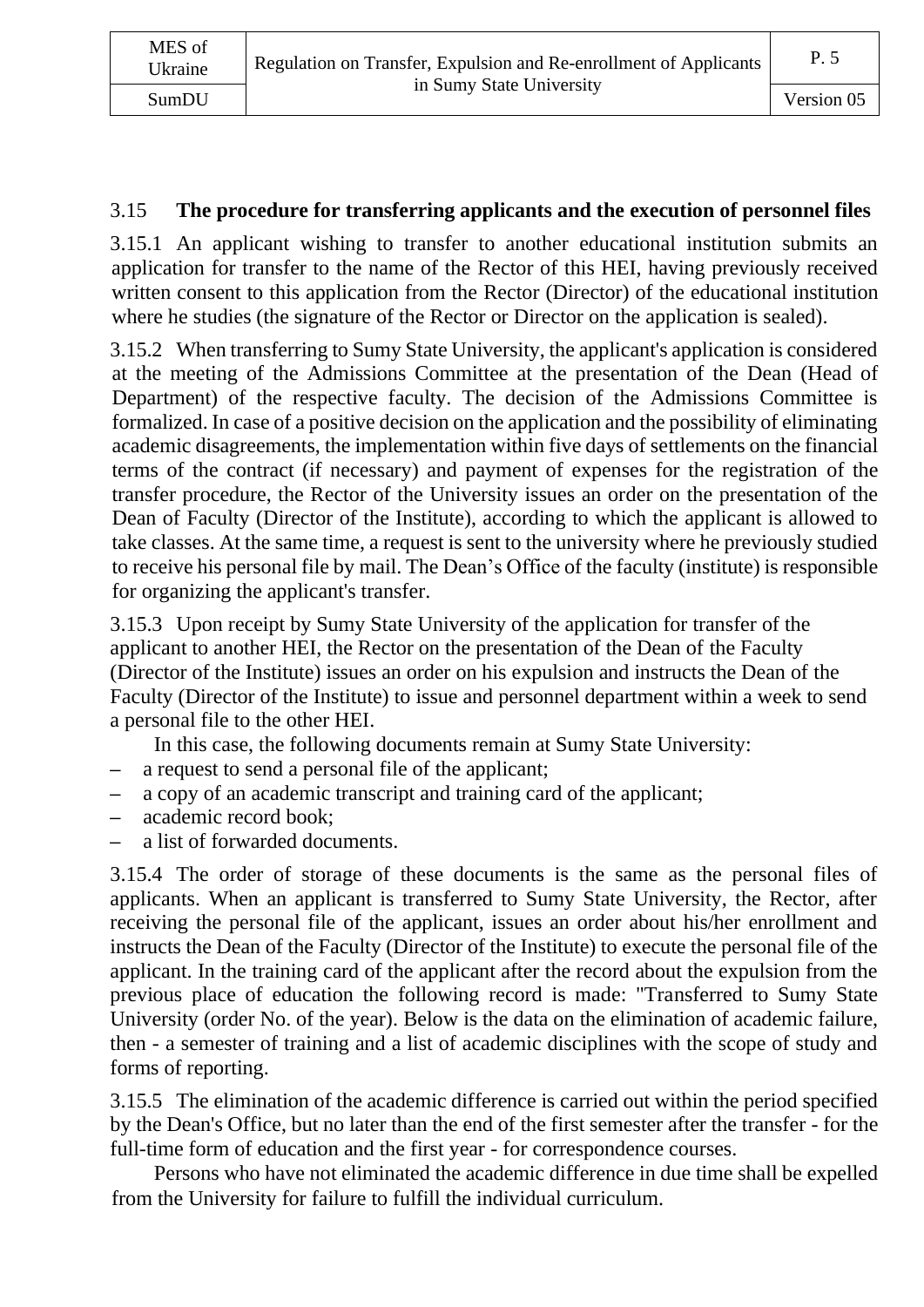| MES of<br>Ukraine | Regulation on Transfer, Expulsion and Re-enrollment of Applicants<br>in Sumy State University | P. 6       |
|-------------------|-----------------------------------------------------------------------------------------------|------------|
| SumDU             |                                                                                               | Version 05 |

The elimination of the academic gap is carried out in accordance with Section 4 of this Regulation.

3.15.6 When transferring applicants within Sumy State University, the person wishing to transfer submits to the Rector an application for transfer, consent of the customer (see paragraphs 3.6 and 3.12 of this Regulation), if training is carried out on a contract basis, and consent of the Deans of Faculties or Directors of structural divisions of the University. The application of the applicant, as specified in paragraph 3.4 of this Regulation is considered at a meeting of the Admissions Committee. The decision of the Admissions Committee shall be documented in minutes. If a positive decision on the application and the possibility of eliminating academic disagreements, the implementation within five days of the calculations on the financial terms of the contract (if necessary) and payment of expenses for registration of the transfer procedure, the Rector of Sumy State University issues an order of transfer (on the presentation of the Dean or Director of the structural unit, where the applicant is transferred).

3.15.7 An applicant who has been transferred to SumDU from another educational institution is issued a record book with the subjects with the corresponding grades obtained in another HEI. Transfer of academic disciplines is carried out by the Dean of the Faculty (Director of the Institute) on the basis of an academic transcript, subject to compliance with program requirements (see Section 4 of this Regulation).

When transferring an applicant within SumDU, his or her record book is not reissued, and a record of the transfer is made on the page of the corresponding semester.

3.15.8 The personal file of an applicant transferred from another HEI shall include:

- **–** applicant's application for transfer;
- **–** extract from the minutes of the Admissions Committee;
- **–** excerpts from the orders according to which the applicant is admitted to classes and enrolled at Sumy State University or transferred within Sumy State University;
- **–** copy of the request to another HEI for the applicant's personal file;
- **–** academic transcript;
- **–** written consent of the customer, if the applicant studies on a contractual basis.

The personal file of an applicant transferred within Sumy State University shall include only documents under sub-items 1, 2, 3 and 6 of the above list.

### **3.16 The procedure for re-enrollment of applicants and registration of personal files**

3.16.1 A person wishing to resume his/her studies at Sumy State University, submits to the Rector an application for the resumption, indicating the direction and specialty of training, academic transcript.

3.16.2 Application for reinstatement to study on the proposal of the Dean of the Faculty (Director of the Institute) is considered at a meeting of the Admissions Committee within a period not exceeding two weeks, and the applicant is informed of the conditions of admission or reason for refusal (lack of vacancies, large academic discrepancies in the curriculum, etc.). The decision of the admissions committee is drawn up in minutes.

3.16.3 Upon a positive decision on the application and subject to the possibility of liquidating the academic discrepancies, after making settlements within five days on the financial terms of the contract (if necessary) and payment of expenses for the transfer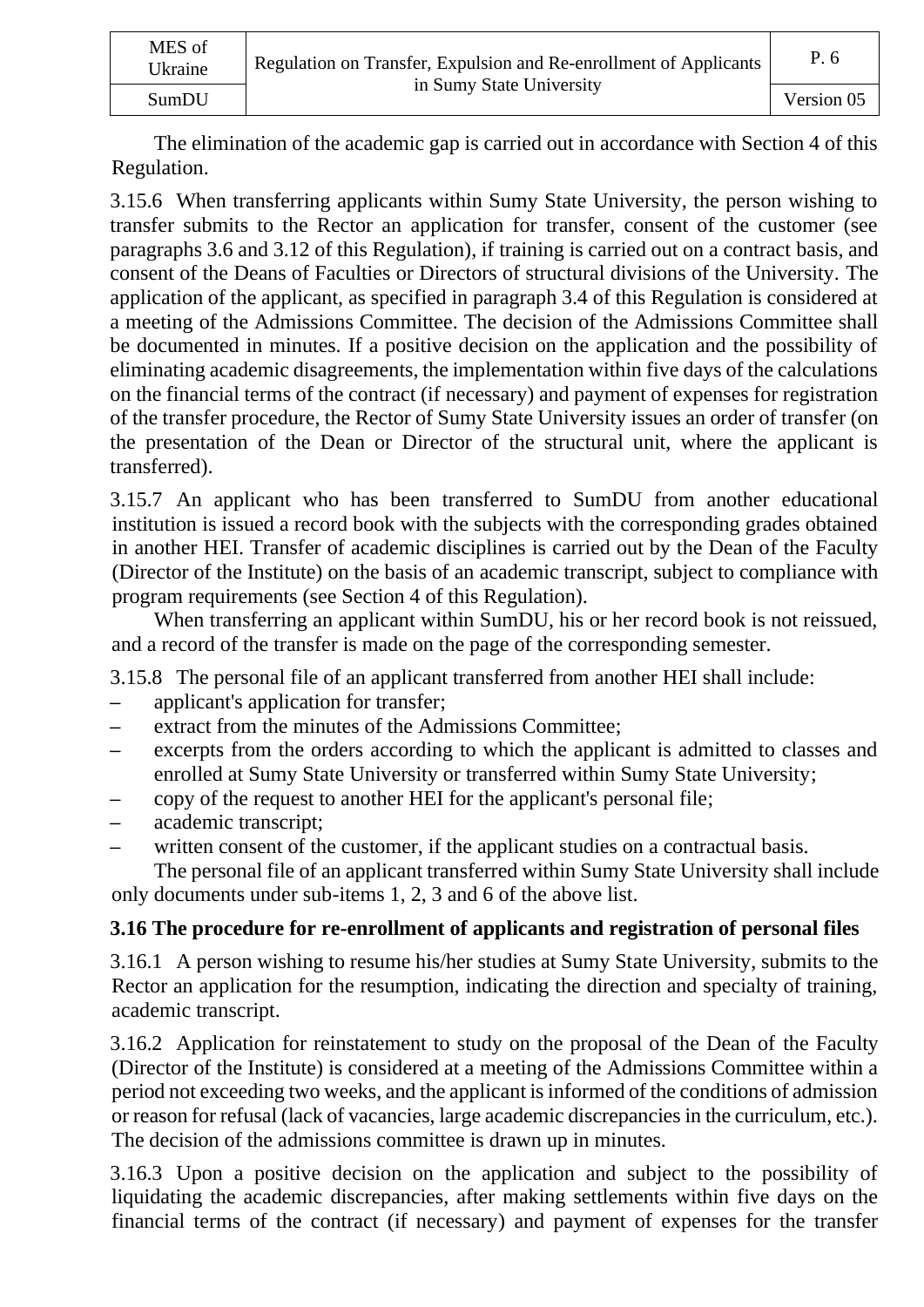| MES of<br>Ukraine | Regulation on Transfer, Expulsion and Re-enrollment of Applicants<br>in Sumy State University | P. 7       |
|-------------------|-----------------------------------------------------------------------------------------------|------------|
| SumDU             |                                                                                               | Version 05 |

procedure, the Rector of Sumy State University on the presentation of the Dean of the Faculty (Director of the Institute) issues an order of admission to study.

3.16.4 The applicant, restored to study at Sumy State University, is issued a record book with the subjects with corresponding grades. In the record book, when recording each recertified subject, instead of recording the name of the teacher, the record "recertified" is made, the grade is indicated in accordance with the academic transcript, or the record "passed" if the subject was passed; the date of recertification and the signature of the person who made the record shall be affixed.

Each page of the transcript is signed and stamped by the Dean of the Faculty (Director of the Institute).

3.16.5 After the issuance of the order to resume the applicant's studies, the Dean's Office of the faculty (institute) prepares and delivers his/her new personal file to the Department for Human Resources and Staff Development (no request for a personal file to the institution of previous studies is sent), in which are enclosed

- **–** an application for re-enrollment;
- **–** an extract from the minutes of the meeting of the Admissions Committee;
- **–** an extract from the order, according to which the applicant was reinstated to study;
- **–** original document on the corresponding previous education or a certified photocopy thereof (a photocopy is certified according to the original by the university or in the established order) and a certificate of the university where the original is kept;
- **–** an academic transcript;
- **–** learning agreement, if the person is reinstated to study on a contractual basis with an indication of the terms of payment and a document on the implementation of full or partial payment of tuition;
- **–** the applicant's training card.

### **4 The procedure for identifying and correcting academic discrepancies and reenrollment of subjects**

4.1 The Dean of the Faculty (Director of the Institute) is responsible for the re-enrollment of subjects and the establishment of academic discrepancies during the restoration and transfer of applicants.

4.2 If the names of the disciplines in the academic transcript and the Sumy State University curriculum diverge, the Dean of the Faculty (Director of the Institute) makes a decision based on consultation with the relevant departments. Re-enrollment of the discipline "Foreign Language" for higher education applicants who enter (resume) training on the basis of the Diploma of Junior Specialist (Junior Bachelor) is not made.

4.3 An academic discipline may be re-enrolled, provided that the content corresponds, if the total volume of the studied discipline differs by at least 20% from that provided by the educational program of the corresponding level or Sumy State University curriculum. In this case, the number of semesters of teaching, the structure of the discipline (the amount of classroom work, performance of individual tasks, coursework and projects) and the form of final control are not taken into account.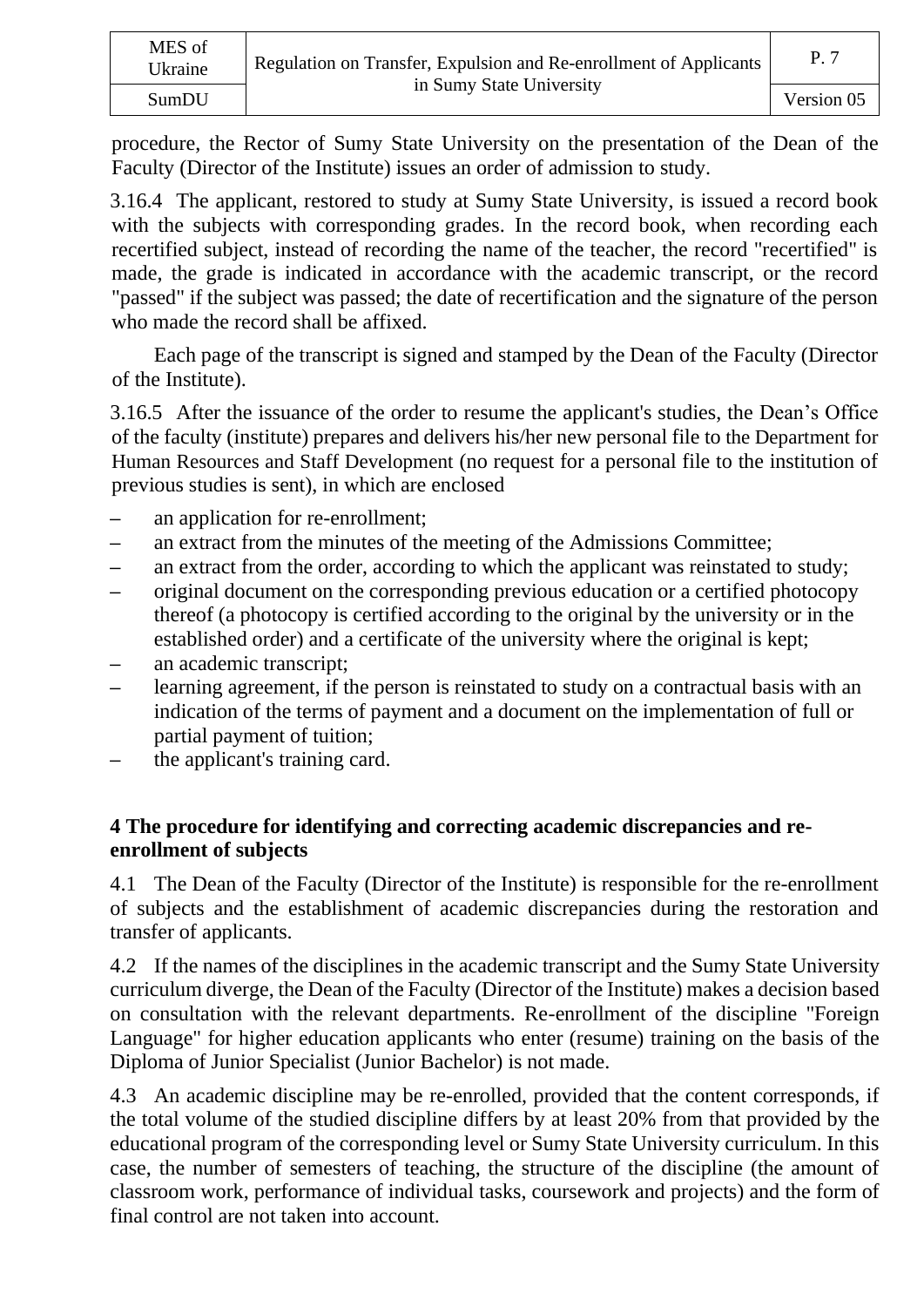4.4 The academic difference cannot be made up of disciplines that are not provided for by the requirements of the educational program, if their lack of study does not create an insurmountable obstacle to continuing education according to the curriculum of SumDU.

4.5 When the applicant is restored to study at the educational level "Specialist" or "Master", the absence of state certification at the educational qualification level "Bachelor" is not taken into account as an academic discrepancy, if the applicant has not previously studied under a degree program, and the academic discrepancy in professional disciplines is considered for the entire period of study, excluding the degree of training.

4.6 If the applicant at the preliminary stage of training has fully completed the theoretical training program at the educational level "Specialist" and was expelled due to failure or deficiency of the qualifying work (project), or unsatisfactory state examination, then his/her training is resumed to give him/her a second attempt at state certification on the existing regulatory requirements, despite the presence of academic disagreement on the theoretical training.

4.7 The applicant carries out the elimination of academic discrepancies (delivery of subjects) by independent study of the academic discipline and taking exams or credits on it according to the current working program of the discipline. Organization of independent work of the applicant and payment of the cost of training in the discipline are made on the basis of the current regulatory framework at SumDU.

4.8 The term of liquidation of the academic discrepancy at the transfer is established in accordance with paragraph 3.15.5 of this Regulation; at the resumption of training determined by the Dean of the Faculty (Director of the Institute), based on the structural and logical sequence of the educational process.

4.9 Elimination of academic discrepancy, as well as the study of individual disciplines, without making a decision on the transfer (renewal of training) at Sumy State University can be allowed to any citizen of Ukraine as an additional paid service. In this case, the applicant's application for transfer (renewal of studies) at Sumy State University is considered after the elimination of academic discrepancy, or when considering the applicant's application, the date of transfer (renewal of studies) is set taking into account the term of elimination of academic discrepancy.

4.10 The University may recognize as equivalent and re-credit the learning outcomes of certain educational components (discipline, content module, etc.) on the terms of clause. 4.3. of this Regulation to persons who have successfully completed training in the programs of open online courses SumDU. The Director of the Institute (Dean of the Faculty, Head of the Center for the contingent of applicants assigned to the Center) carries out the enrollment of learning outcomes on the basis of a personal application of the applicant.

# **5 Requirements for academic transcripts and training cards for applicants who are transferred, renewed, or expelled from Sumy State University**

# **Academic transcript:**

5.1 An academic transcript is a rigorous document that confirms that an applicant, who has not completed a certain level of education, has attended HEI for a certain period of time.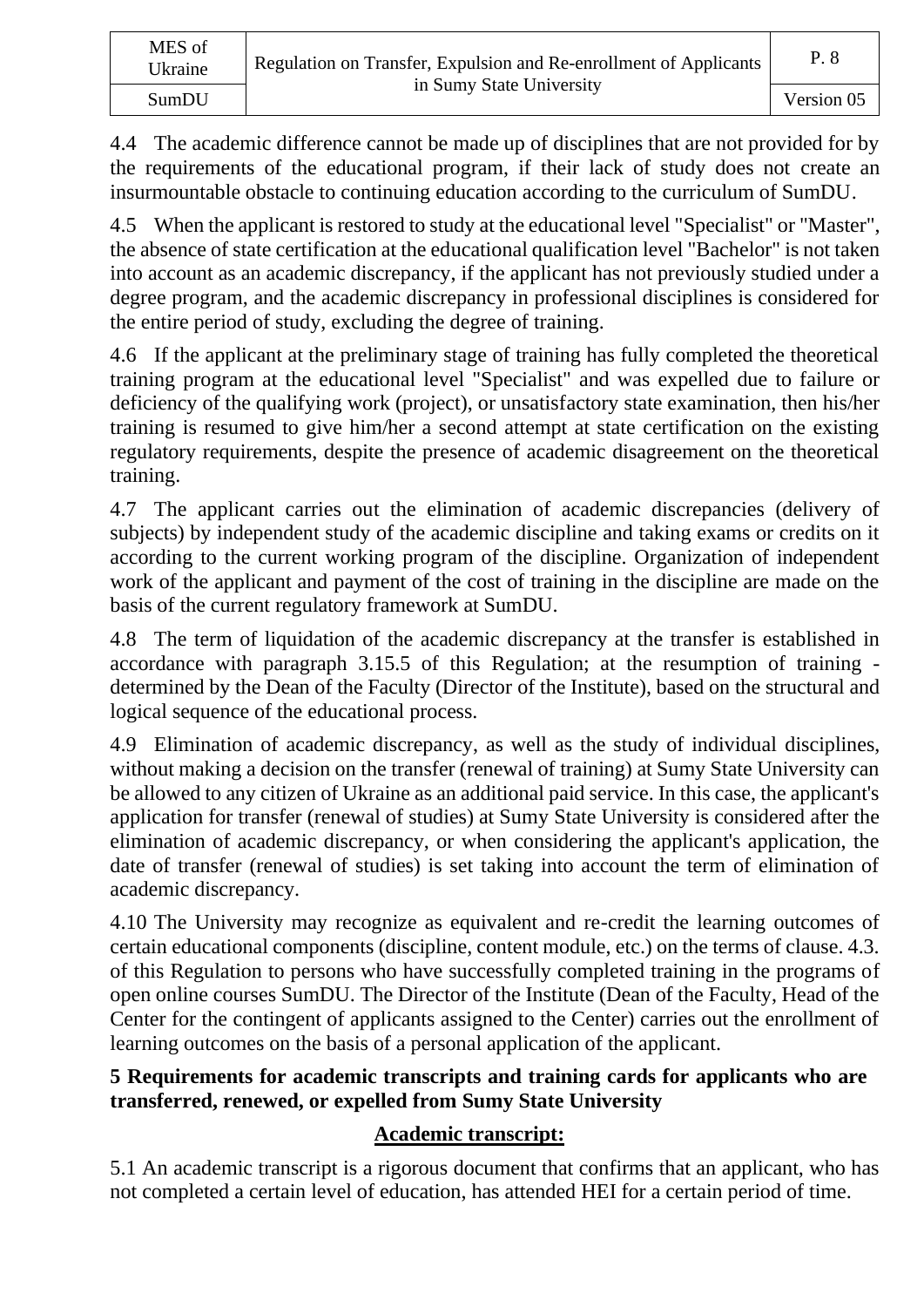5.2 The academic transcript is prepared by the Dean's Office of the faculty or a structural subdivision of the university in the form prescribed by the MES of Ukraine and is issued to the applicant upon transfer to another university or upon expulsion.

5.3 An applicant who has studied at several institutions of higher education is issued one academic transcript, in which the grades received during his/her studies at these institutions of higher education are entered on the basis of previously issued academic transcripts. In this case, before the list of subjects, the name of the institution in which they were studied is indicated, and at the end an entry is made about the reason for the expulsion from this institution or the transfer to another institution.

5.4 The academic transcript does not include subjects, course projects (works), practices in which the applicant received unsatisfactory grades. Applicants who were expelled from the first year and did not pass examinations and tests shall be issued an academic transcript with a record that the applicant did not pass examinations and tests.

5.5 When recording the number of hours for an academic discipline, the total amount of discipline studied on the curriculum (the sum of classroom and independent work), which must meet the requirements of the educational program of a particular educational level shall be indicated.

If the academic transcript includes disciplines that are credited to the SSU, the scope of study of which is not indicated in the document on the basis of which the applicant was reenrolled, then the academic transcript indicates the scope of the discipline in accordance with the SumDU curriculum.

5.6 Registration of academic transcripts is carried out in a special book, in which the following data are entered:

- − serial registration number;
- **–** surname, name, patronymic of the person who received the academic transcript;
- **–** the basis for issuing an academic transcript.

## **Applicant's training card:**

5.7 The applicant's training card is issued when a person is enrolled in SumDU by the Dean of the Faculty or other structural unit of the University and is a document of the applicant's personal file.

5.8 When transferring an applicant to SumDU or within SumDU to another specialty or form of study, the existing training card continues to be kept after the record of the transfer. At the same time, it is forbidden to cross out and change any preliminary entries in the training card. If necessary, the blanks of the new training card with new entries corresponding to the actual state of affairs can be attached to the previous training card. All sections of the previous training card, however, must be completed properly, and at the end of the card a reference to the existing continuation is made (see continuation A of the training card). Accordingly, on the new form, which is a continuation of the training card, in the upper right corner of the title page, the entry "Continuation A" should be made.

5.9 Entries in the training cards regarding the elimination of academic discrepancies, passing exams and tests in subjects, internships, defense of the diploma project, etc., which